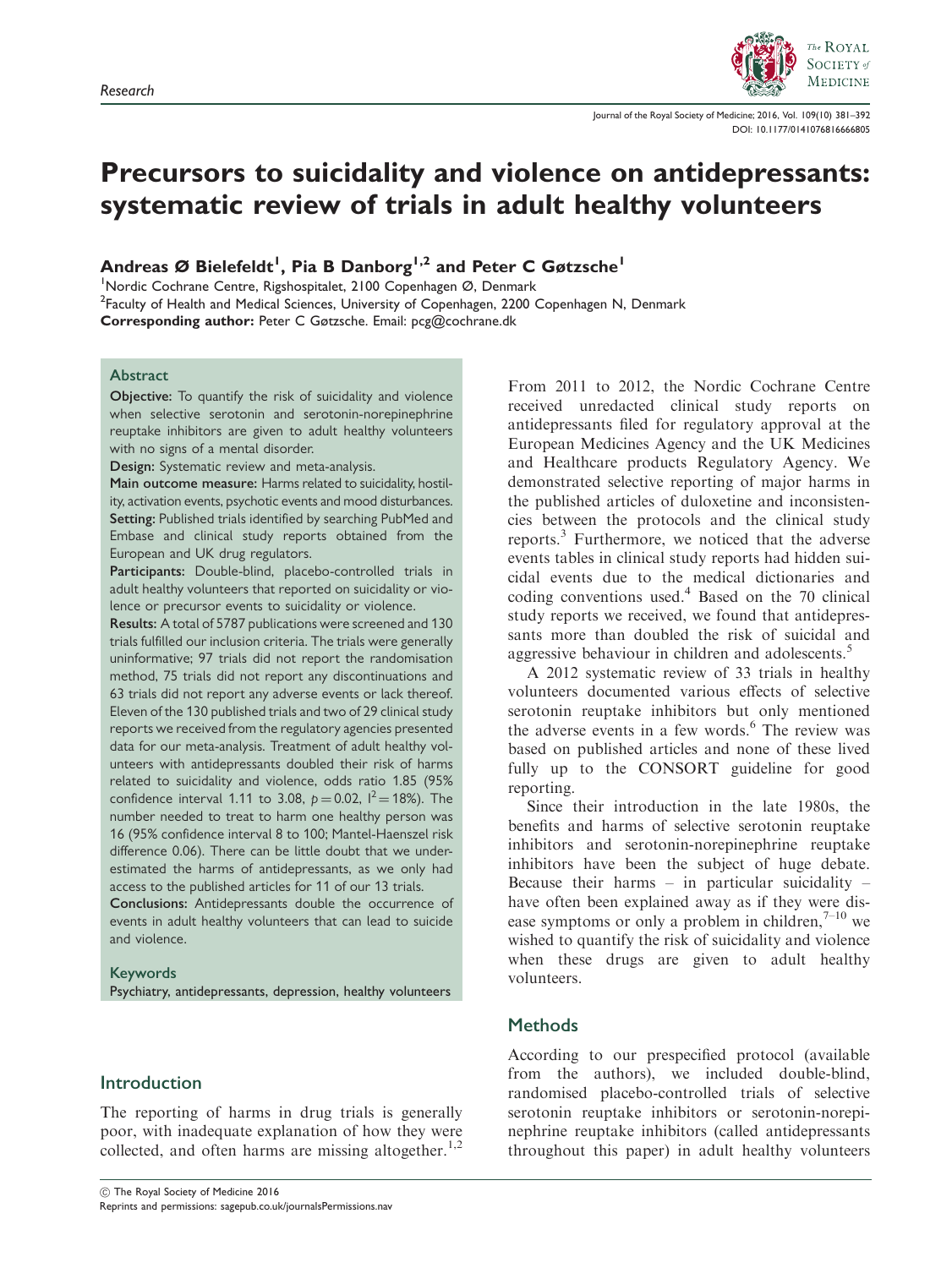| Search string entered                                                                                                                                                                                                                                                                         |  |  |  |  |  |  |
|-----------------------------------------------------------------------------------------------------------------------------------------------------------------------------------------------------------------------------------------------------------------------------------------------|--|--|--|--|--|--|
| ("Healthy Volunteers"[Mesh] OR Healthy OR Normal) AND ("atomoxetine"[Supplementary Concept] OR<br>"reboxetine"[Supplementary Concept] OR "O-desmethylvenlafaxine"[Supplementary Concept] OR<br>"clovoxamine"[Supplementary Concept] OR "Serotonin Uptake Inhibitors"[Pharmacological Action]) |  |  |  |  |  |  |
| exp serotonin uptake inhibitor/                                                                                                                                                                                                                                                               |  |  |  |  |  |  |
| 2 exp serotonin noradrenalin reuptake inhibitor/                                                                                                                                                                                                                                              |  |  |  |  |  |  |
| $3 \mid$ or $2 \mid$                                                                                                                                                                                                                                                                          |  |  |  |  |  |  |
| 4 normal human                                                                                                                                                                                                                                                                                |  |  |  |  |  |  |
| 5 3 and 4                                                                                                                                                                                                                                                                                     |  |  |  |  |  |  |
|                                                                                                                                                                                                                                                                                               |  |  |  |  |  |  |

Table 1. Search strings for PubMed and Embase.

with no signs of a mental disorder. There were no language restrictions. We excluded trials in abusers of tobacco, drugs or alcohol and also imaging studies, as these have another objective and furthermore are of poor methodological quality.<sup>11</sup>

We searched PubMed (1966 to December 2015) and Embase (1974 to December 2015) using the search strings specified in Table 1. The searches were conducted in collaboration with an information specialist to ensure the inclusion of drugs that were not indexed in PubMed's MeSH thesaurus. One researcher (AØB) screened all search results by reading titles and abstracts, and all excluded studies were rescreened by the same researcher who also read the included studies and extracted relevant trial data, e.g. design, population size, harms, discontinuations and funding, to a spreadsheet. A second researcher (PBD) extracted data on a randomly selected sample of 30 articles; as there were no discrepancies, we did not perform data extraction in duplicate.

We also included relevant clinical study reports on antidepressant drugs we received from regulatory agencies for our projects in this area. $3-5$  We checked whether the clinical study reports had been published by searching for investigator names and drugs on PubMed and Embase.

We defined harms as adverse events that were either suicidality or violence or were considered precursor events to suicidality or violence in the literature, with a particular focus on the list of criteria used by the Food and Drug Administration for its 2006 meta-analysis of suicidality in 100,000 patients (Table 2).<sup>12–18</sup> We categorised the harms as suicidality, violence, activation events, psychotic events and mood disturbances.

Uncertainties during data extraction were resolved by discussion between the authors. If the reporting of harms was unclear, we contacted the authors of the trials for clarification. We assessed the risk of bias in the trials focusing on randomisation and blinding.

We performed a meta-analysis calculating Peto's odds ratio for dichotomous outcomes with Review Manager. Because of the considerable risk of carryover effects in crossover trials, we only used trials that reported on periods separately.<sup>19,20</sup>

### **Results**

We identified 5787 publications in PubMed and Embase, removed 569 duplicate entries, and screened the titles and abstracts of the remaining 5218 records, which left 316 articles for full-text reading (Figure 1).

We excluded 174 of these articles because the studies were crossover trials using antidepressant inhibitor, a placebo and a third drug, or because the studies were parallel trials that used a drug other than an antidepressant as an interaction drug. This left 142 articles on a total of 130 trials that fulfilled our inclusion criteria, 52 of which were two-period crossover trials. Ten different antidepressants were tested in the trials; citalopram  $(n = 33)$  and paroxetine  $(n = 27)$  were most commonly used.

The trials did not report much about their methodology. All 130 trials were allegedly randomised, but 97 (75%) did not describe the method and 75 (58%) did not report any discontinuations or lack thereof.

Reporting of adverse events was generally inadequate; 63 trials (48%) did not report any adverse events or stated that there were none; 43 trials (33%) reported at least one adverse event; while 24 trials (18%) reported only the most frequently occurring adverse events or those leading to discontinuation. The source of funding was industry in 29 trials (22%), non-industrial sources in 47 trials (36%), mixed in 17 trials (13%) and not reported in 37 trials (28%).

Thirteen of the 130 trials reported on at least one of our predefined harms, 10 of which were parallel group trials and three crossover trials. We could not include two of the crossover trials, as there were no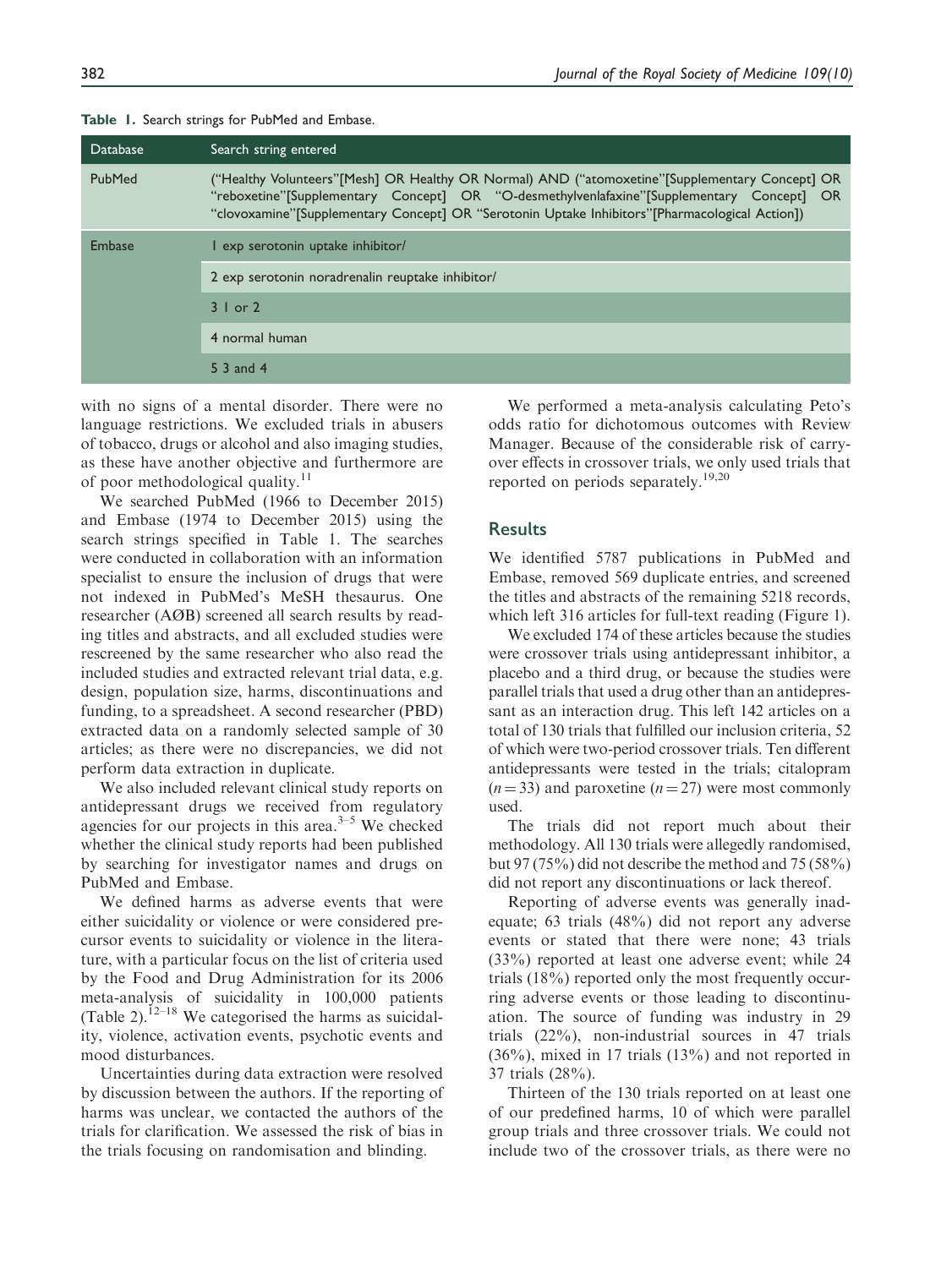| Suicidality               | Core event      | Accident, asphyxia, attempt, burn, cut, drown, firearm, gas, gun, hanged, immol-<br>ation, injury, jump, monoxide, mutilate, overdose, poison, self-damage, self-<br>harm, self-inflicted, self-injury, shoot, suicide, suffocate                                                                                                                                                                                                                                                                                                                                                                                                                                |
|---------------------------|-----------------|------------------------------------------------------------------------------------------------------------------------------------------------------------------------------------------------------------------------------------------------------------------------------------------------------------------------------------------------------------------------------------------------------------------------------------------------------------------------------------------------------------------------------------------------------------------------------------------------------------------------------------------------------------------|
|                           | Potential event |                                                                                                                                                                                                                                                                                                                                                                                                                                                                                                                                                                                                                                                                  |
| Violence                  | Core event      | Antisocial behaviour, assaultive behaviour, criminal behaviour, homicidal idea-<br>tion, homicide, physical abuse, physical assault, physically threatening<br>behaviour, violence-related symptom                                                                                                                                                                                                                                                                                                                                                                                                                                                               |
|                           | Potential event |                                                                                                                                                                                                                                                                                                                                                                                                                                                                                                                                                                                                                                                                  |
| <b>Activation events</b>  | Core event      | Aggression, agitation, akathisia, amphetamine speed-like response, anxiety,<br>anxiety attack, argumentative, caffeine feeling, CNS stimulation, euphoria,<br>excessive energy, feeling euphoric, fidgetiness, frustration, hostility, hyper-<br>activity, hyperkinesia, hypomania (also listed as psychotic event), increased<br>agitation, increased anxiety, increased energy, increased irritability, inner<br>shakiness, irritability, jitteriness, jittery, mania (also listed as psychotic event),<br>motor restlessness, nervousness, overanxious, overstimulation, racing<br>thoughts, restless, restlessness, shakiness, skin crawling, unusual energy |
|                           | Potential event | Easily startled, panic, panic attack, panic symptoms, tenseness, tension, tension<br>increased, trembling, tremor, unable to relax                                                                                                                                                                                                                                                                                                                                                                                                                                                                                                                               |
| Psychotic events          | Core event      | Abnormal feelings, abnormal thinking, behavioural dyscontrol, confusion, delir-<br>ium, delusions, disorientation, feelings of doom, hallucinations, hypomania<br>(also listed as activation event), hysteria, incoherent thoughts, intrusive<br>thoughts, mania (also listed as activation event), paranoia, psychosis, unusual<br>thoughts                                                                                                                                                                                                                                                                                                                     |
|                           | Potential event | Abnormal dreams, bad dreams, increased dreams, intense dreams, nightmares,<br>strange dreams, vivid dreams                                                                                                                                                                                                                                                                                                                                                                                                                                                                                                                                                       |
| Emotional<br>disturbances | Core event      | Anhedonic, apathy, depersonalisation, derealisation, disinhibition, emotionally<br>detached, emotional lability, feeling blank, flat effect, flattened, impulsivity,<br>indifference, lack of empathy, reduced ability to feel positive emotions,<br>spaciness                                                                                                                                                                                                                                                                                                                                                                                                   |
|                           | Potential event |                                                                                                                                                                                                                                                                                                                                                                                                                                                                                                                                                                                                                                                                  |

|  |  |  | Table 2. Types of harms looked for when reading the reports. |  |  |  |  |  |
|--|--|--|--------------------------------------------------------------|--|--|--|--|--|
|--|--|--|--------------------------------------------------------------|--|--|--|--|--|

data for each period separately. We included the first period of the third crossover trial, which ended prematurely due to carryover effects despite a four-week washout period.<sup>A1</sup>

We received 29 clinical study reports from the regulatory agencies, two of which fulfilled our inclusion criteria for the meta-analysis. None of them had been published. Most of the remaining clinical study reports described non-blinded bioavailability studies or drug interaction studies.

Thus, we included 11 trials from our literature searches<sup>A1–A11</sup> and two from the regulatory agencies<sup>A12,A13</sup> in our meta-analysis. The drugs were citalopram, escitalopram, fluoxetine, paroxetine, sertraline or venlafaxine, in all cases given orally. Four trials were not industry sponsored and did not have industry employees among the authors.<sup>A2,A3,A5,A7</sup>

Trial characteristics, length of treatment and our predefined harms with reported severity are shown in Table 3. The harms we found all occurred within the randomised phase of the trials, not during the withdrawal phase after the trials were finished. The median age was 30 years; 40% of the volunteers were women, and the median publication year was 2008.

### Risk of bias in the included trials

Adequate methods for sequence generation and concealment of treatment allocation were described for six trials<sup>A3–A6,A8,A11</sup> and for concealment of allocation for two trials. $A^{7,A12}$  The methods were not specified in five trials. $A1, A2, A9, A10, A13$  Adequate blinding methods were mentioned for seven trials<sup>A5–A8,A10–A12</sup> and not specified in six trials.A1–A4,A9,A13 We did not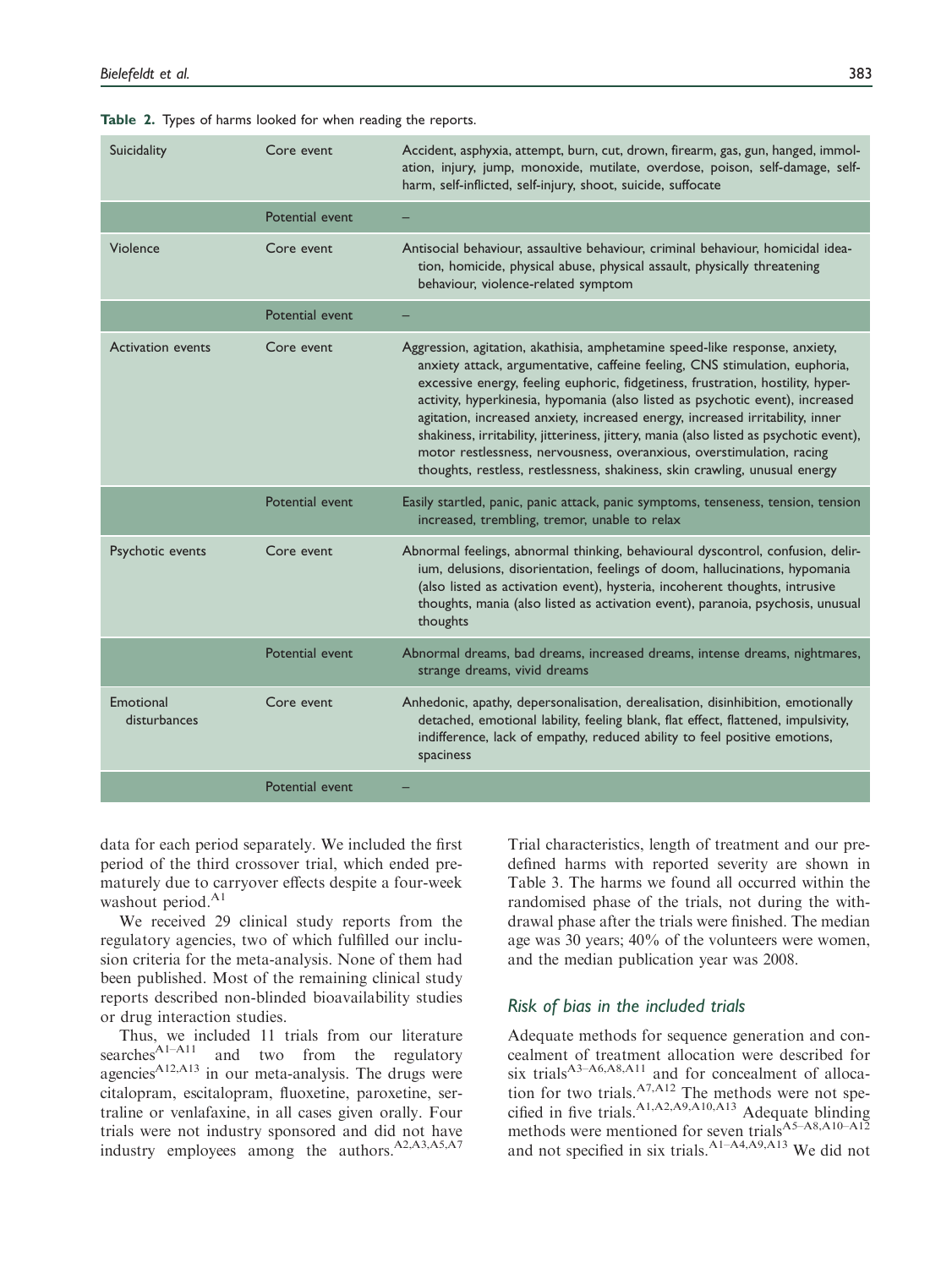

look at attrition because the subject of our research was side effects, not beneficial effects.

## Meta-analysis

Treatment of adult healthy volunteers with antidepressants doubled their risk of harms related to suicidality and violence, odds ratio 1.85 (95% confidence interval 1.11 to 3.08,  $p=0.02$ ,  $I^2=18\%$ (Figure 2). The number needed to treat to harm one healthy person was 16 (95% confidence interval 8 to 100; Mantel-Haenszel risk difference 0.06). Two clinical study reports and one published trial reported the severity of the harms.

## **Discussion**

The century-old belief that patients with depression are at heightened risk of suicide as they begin to recover and their energy and motivation return<sup>21</sup>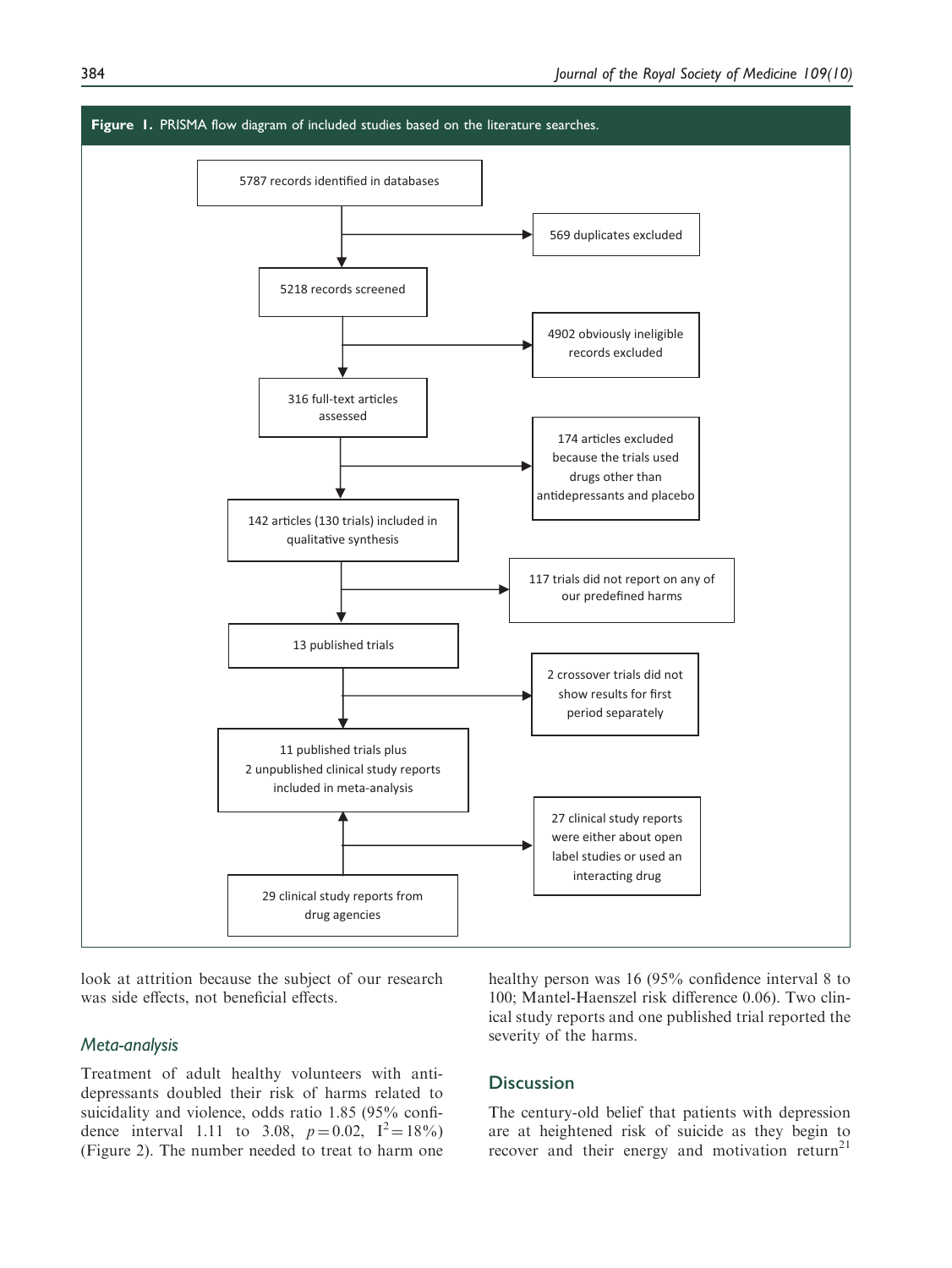|                          | <b>SSRI</b>    |       | <b>Placebo</b> |     |                            | Peto Odds Ratio     | Peto Odds Ratio     |
|--------------------------|----------------|-------|----------------|-----|----------------------------|---------------------|---------------------|
| <b>Study or Subgroup</b> | <b>Events</b>  | Total |                |     | <b>Events Total Weight</b> | Peto, Fixed, 95% CI | Peto, Fixed, 95% CI |
| Almeida 2010             |                | 10    | 0              | 10  | 1.7%                       | 7.39 [0.15, 372.38] |                     |
| Briscoe 2008             | Ω              | 14    |                | 6   | 1.4%                       | $0.04$ [0.00, 2.57] |                     |
| Carpenter 2011           |                | 11    | 0              | 11  | 1.7%                       | 7.39 [0.15, 372.38] |                     |
| <b>Chial 2003</b>        |                | 20    | 0              | 20  | 1.7%                       | 7.39 [0.15, 372.38] |                     |
| CSR 050-001              | $\overline{2}$ | 40    | 2              | 12  | 4.5%                       | $0.20$ [0.02, 2.19] |                     |
| CSR 050-201              | 12             | 16    | 3              | 8   | 8.9%                       | 4.63 [0.83, 25.78]  |                     |
| Furlan 2001              |                | 34    | 0              | 20  | 1.6%                       | 4.90 [0.08, 283.42] |                     |
| Garcia-Leal 2010         |                | 31    | 0              | 12  | 1.4%                       | 4.00 [0.05, 316.31] |                     |
| <b>Knorr 2011</b>        |                | 39    | 10             | 39  | 22.8%                      | $0.64$ [0.22, 1.86] |                     |
| Levine 1987              | 18             | 60    | 8              | 60  | 34.8%                      | 2.65 [1.11, 6.29]   |                     |
| Madeo 2008               |                | 32    | 0              | 16  | 1.5%                       | 4.48 [0.07, 286.49] |                     |
| Montejo 2015             | 6              | 36    | 2              | 32  | 12.1%                      | 2.69 [0.62, 11.66]  |                     |
| Pijl 1991                | 3              | 11    |                | 12  | 5.8%                       | 3.53 [0.43, 29.14]  |                     |
| <b>Total (95% CI)</b>    |                | 354   |                | 258 | 100.0%                     | 1.85 [1.11, 3.08]   |                     |
| <b>Total events</b>      | 54             |       | 27             |     |                            |                     |                     |

is being propagated everywhere, e.g. in the 2003 practice guideline from the American Psychiatric Association, which states that 'clinical observations suggest that there may be an early increase in suicide risk as depressive symptoms begin to lift but before they are fully resolved'.<sup>22</sup>

Because of this deeply ingrained idea, many psychiatrists believe that when patients become suicidal on an antidepressant drug, it is not an adverse effect of the drug but a positive sign that the drug starts working.<sup>7,10</sup> However, a systematic review from 2009 showed that the research that has been carried out contradicts this belief, $2<sup>1</sup>$  and our review also suggests that it is wrong. We found that antidepressants double the risk of suicidality and violence, and it is particularly interesting that the volunteers in the studies we reviewed were healthy adults with no signs of a mental disorder. Our results agree closely with a review of paroxetine trials in both adults and children with mental disorders using regulatory data released after a court case. It included events both during treatment and in the subsequent withdrawal phase and found a doubling in hostility events (odds ratio 2.10, 95% confidence interval 1.27 to  $3.48$ .<sup>23</sup>

While it is now generally accepted that antidepressants increase the risk of suicide and violence in children and adolescents<sup>5,12</sup> (although many psychiatrists still deny this $^{10}$ ), most people believe that these drugs are not dangerous for adults. This is a potentially lethal misconception.<sup>7,10,15,24</sup>

As far as we know, our review is the first of the risk of suicide and violence in healthy volunteers. It was inspired by David Healy's work.<sup>7</sup> In 2000, Healy published a study he had carried out with 20 healthy volunteers – all with no history of depression or other mental illness – and to his big surprise, two of them became suicidal when they received sertraline.<sup>25</sup> One was on her way out the door to kill herself in front of a train or a car when a phone call saved her. Both volunteers remained disturbed several months later and seriously questioned the stability of their personalities.

In one of the two crossover trials we excluded because we did not have data on the first period separately, a healthy volunteer committed suicide, which was mentioned in both published articles.<sup>A14,A15</sup> She had received duloxetine in increasing doses for 16 days, tapered off the maximum dose of 400 mg daily very quickly (in just four days according to the design of the study) and killed herself four days later while on placebo. The authors, several of whom were employees of Eli Lilly or owned stock in the company, judged her suicide 'to be unrelated to study drug treatment', $A_{15}$  although it is well known that the suicide risk is high when an antidepressant is stopped abruptly.<sup>10,23</sup> There was no more information about the suicide in the articles, and it was not included in the listing of adverse events we acquired from Eli Lilly, which only mentioned a woman who reported suicidal ideation twice while on placebo. As we do not know if this was the same patient, we asked Eli Lilly for access to anonymised data for the volunteer who committed suicide and the detailed person narrative, as we also wanted to know how it could be possible to state that the suicide was not related to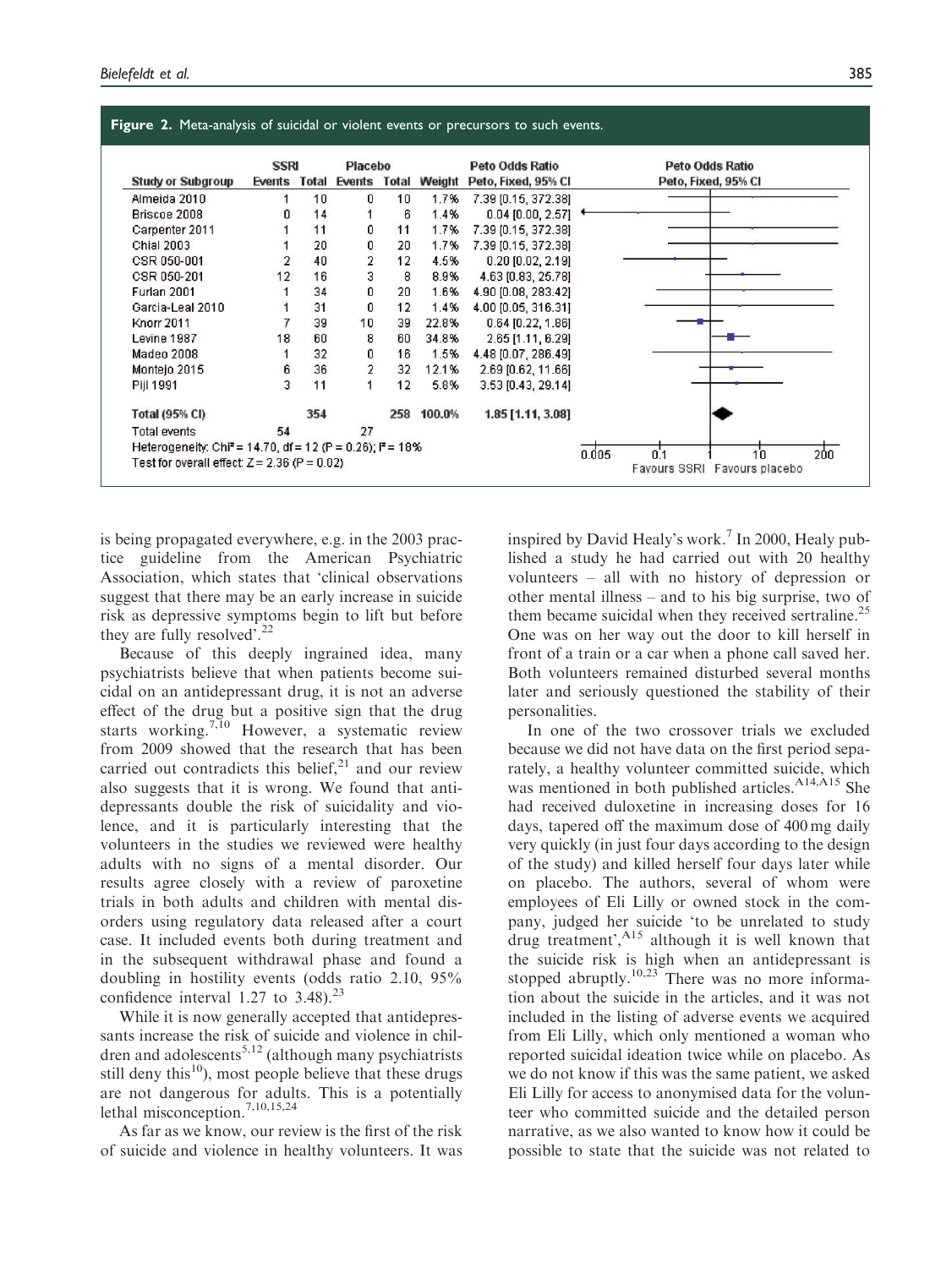| i<br>S                                                                                |  |
|---------------------------------------------------------------------------------------|--|
|                                                                                       |  |
| l                                                                                     |  |
|                                                                                       |  |
| l                                                                                     |  |
|                                                                                       |  |
|                                                                                       |  |
|                                                                                       |  |
|                                                                                       |  |
|                                                                                       |  |
|                                                                                       |  |
|                                                                                       |  |
|                                                                                       |  |
| l                                                                                     |  |
|                                                                                       |  |
| ֚֓                                                                                    |  |
| i<br>$\vdots$                                                                         |  |
|                                                                                       |  |
| ١                                                                                     |  |
|                                                                                       |  |
| ۱                                                                                     |  |
|                                                                                       |  |
| l<br>֕                                                                                |  |
| ֖֖֖֖֖֖֧ׅ֖ׅ֚֚֚֚֚֚֚֚֚֚֚֚֚֚֚֚֚֚֚֚֚֚֬֝֝֓֬֝֓֬֝֓֬֝֓֬                                        |  |
|                                                                                       |  |
|                                                                                       |  |
|                                                                                       |  |
| $\vdots$<br>Į                                                                         |  |
|                                                                                       |  |
|                                                                                       |  |
| l                                                                                     |  |
| ֖֖֖֖֖֖֖֖֧֖֖֧֚֚֚֚֚֚֚֚֚֚֚֚֚֚֚֚֚֚֚֚֚֚֬֕֓֕֬֝֓֞֝֓֬                                         |  |
| S                                                                                     |  |
|                                                                                       |  |
|                                                                                       |  |
|                                                                                       |  |
|                                                                                       |  |
|                                                                                       |  |
|                                                                                       |  |
| ١                                                                                     |  |
|                                                                                       |  |
| $\frac{1}{2}$                                                                         |  |
| ֦֦֦֪ׅ֖֖֪֪ׅ֖֖֖֖֖֧֪֦֧֚֚֚֚֚֚֚֚֚֚֡֕֝֬֝֬֝֬֝֬֝֬֝֬֝֓֬֝֬֝֬֝֓֝֓֞֝֬֝֓֞֬֝֓֞֬֝֓֞֝֬֝֬֝֓֞֝֬֝֬֝֬֝֬֝֬ |  |
|                                                                                       |  |
| I                                                                                     |  |
| ろう                                                                                    |  |
| maa#a an:                                                                             |  |
| j<br>1                                                                                |  |
| í<br>֚֕֡֡                                                                             |  |
|                                                                                       |  |
|                                                                                       |  |
|                                                                                       |  |
| j<br>í                                                                                |  |
|                                                                                       |  |
| ١<br>í                                                                                |  |
|                                                                                       |  |
| $\frac{6}{2}$<br>l                                                                    |  |
|                                                                                       |  |

| Study                            | Study design   | nd age<br>Sex an                                                                                                                                                                                                    | length of treatment<br>Drug, dosage,                                     | Number of<br>volunteers                         | Harms of interest<br>in antidepressant<br>dno.18 | Harms of interest<br>in placebo group |
|----------------------------------|----------------|---------------------------------------------------------------------------------------------------------------------------------------------------------------------------------------------------------------------|--------------------------------------------------------------------------|-------------------------------------------------|--------------------------------------------------|---------------------------------------|
| Almeida (2010) <sup>A2</sup>     | Parallel study | Mean age, citalopram: 27.8<br>age, placebo: 26.7 years<br>years (no range). Mean<br>Based on 18 completers:<br>range).<br>Male: 18<br>$\overline{c}$                                                                | 20 mg citalopram,<br>28 days                                             | Citalopram: 10<br>Placebo: 10                   | (agitation)                                      |                                       |
| Briscoe (2008) <sup>A3</sup>     | Parallel study | age: 29 years (20-44)<br>10. Female 10.<br>Mean<br>Male:                                                                                                                                                            | 20-80 mg fluoxe-<br>tine, 56 days                                        | Fluoxetine: 14<br>Placebo: 6                    |                                                  | I (vivid dreams)                      |
| Carpenter (2011) <sup>A4</sup>   | Parallel study | Mean age, placebo: 28.7 years<br>Mean age, sertraline: 30.2<br>years (20–46).<br>Female: 13.<br>$(20 - 54)$ .<br>Male: 8.                                                                                           | 50-100 mg sertra-<br>line, 42 days                                       | Sertraline:   <br>Placebo: 11                   | nightmares)<br>I (severe                         |                                       |
| Chial (2003) <sup>A5</sup>       | Parallel study | Mean age, placebo: 31.1 years<br>Mean age, venlafaxine: 28.8<br>on 39 completers:<br>Male: 23. Female: 16.<br>years (no range).<br>(no range).<br><b>Based</b>                                                      | 150 mg venlafaxine,<br>$1$ day                                           | Venlafaxine: 20<br>Placebo: 20                  | I (jittery)                                      |                                       |
| Furlan $(2001)^{A6}$             | Parallel study | Mean age, placebo: 70.3 years<br>Mean age, paroxetine: 75.1<br>Mean age, sertraline: 70.7<br>on 49 completers:<br>Male: 27. Female: 22.<br>years (no range).<br>years (no range).<br>range).<br>$\epsilon$<br>Based | 50-150 mg sertra-<br>10–40 mg paroxe-<br>tine, 21 days;<br>line, 21 days | Paroxetine: 18<br>Sertraline: 16<br>Placebo: 20 | I (nervousness)<br>Sertraline:                   |                                       |
| Garcia-Leal (2010) <sup>A7</sup> | Parallel study | Mean age: 23.6 years (19-31).<br>Male: 43.                                                                                                                                                                          | escitalopram,<br>10 mg or 20 mg<br>Vep <sub>1</sub>                      | Escitalopram: 31<br>Placebo: 12                 | I (anxious, on<br>$10 \, mg$                     |                                       |
|                                  |                |                                                                                                                                                                                                                     |                                                                          |                                                 |                                                  | (continued)                           |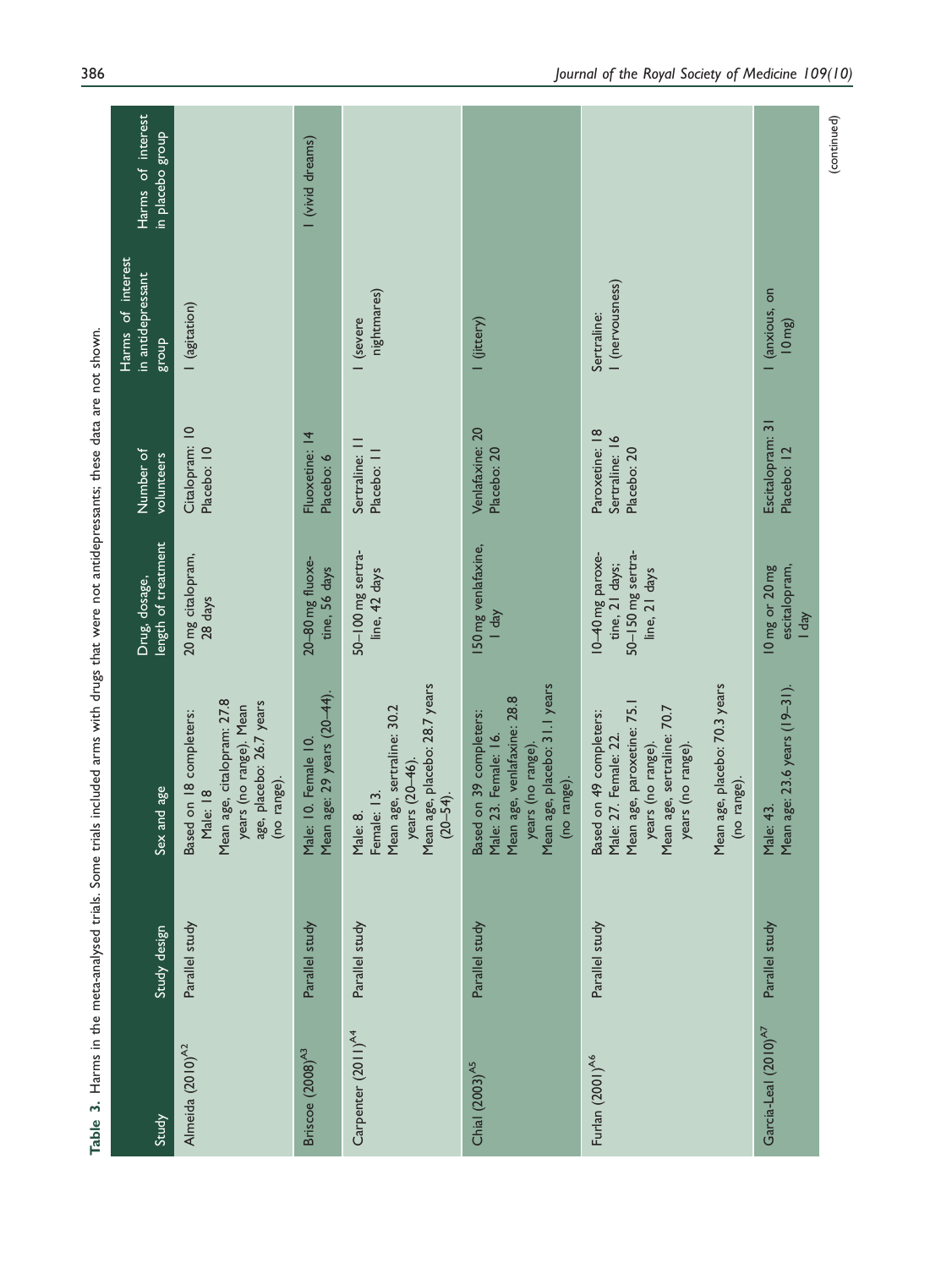| Harms of interest<br>in placebo group                  | 9 (restlessness)<br>I (tremor)                                | 2 (nervousness)<br>I (depression)<br>5 (anxiety)                                                                         |                                                                                                                                                                              | 2 (abnormal<br>dreams)                                                                                              | I (tremor)                                                                                                | (mild euphoria)<br>(mild tremor)                                                                                                            |
|--------------------------------------------------------|---------------------------------------------------------------|--------------------------------------------------------------------------------------------------------------------------|------------------------------------------------------------------------------------------------------------------------------------------------------------------------------|---------------------------------------------------------------------------------------------------------------------|-----------------------------------------------------------------------------------------------------------|---------------------------------------------------------------------------------------------------------------------------------------------|
| Harms of interest<br>in antidepressant<br><b>dno.8</b> | 6 (restlessness)<br>I (tremor)                                | 7 (nervousness)<br>4 (depression)<br>4 (anxiety)<br>3 (tremor)                                                           | I (anxiety, on<br>fluoxetine)                                                                                                                                                | (agitation and<br>4 (abnormal<br>dreams)<br>tremor)<br>(anxiety)                                                    | 3 (tremor)                                                                                                | I (mild nervous-<br>I (mild tremor)<br>ness)                                                                                                |
| Number of<br>volunteers                                | Escitalopram: 39<br>Placebo: 39                               | Fluoxetine: 60<br>Placebo: 60                                                                                            | Citalopram: 16<br>Fluoxetine: 16<br>Placebo: 16                                                                                                                              | Escitalopram: 36<br>Placebo: 32                                                                                     | Fluoxetine: II<br>Placebo: 12                                                                             | Sertraline: 40 (39<br>were random-<br>Placebo: 12 (13<br>randomised)<br>were<br>ised)                                                       |
| length of treatment<br>Drug, dosage,                   | 10 mg escitalopram,<br>28 days                                | 20-80 mg fluoxe-<br>tine, 56 days                                                                                        | pram, 31 days;<br>20 mg fluoxetine,<br>20-40 mg citalo-<br>31 days                                                                                                           | 20 mg escitalopram,<br>63 days                                                                                      | 60 mg fluoxetine,<br>60 days                                                                              | 300 mg, 350 mg or<br>400 mg sertraline,<br>200 mg, 250 mg,<br>150 mg, 175 mg,<br>100 mg, 125 mg,<br>50 mg, 75 mg,<br>10 mg, 25 mg,<br>I day |
| Sex and age                                            | Mean age: 32 years (no<br>Female: 28.<br>range).<br>Male: 50. | Mean age, placebo: 46 years<br>Mean age, fluoxetine: 43<br>years (no range).<br>(no range).<br>Female: 106.<br>Male: 14. | Mean age, placebo: 29.2 years<br>Mean age, citalopram: 31.1<br>Mean age, fluoxetine: 29.2<br>years (no range).<br>years (no range)<br>(no range).<br>$\frac{48}{1}$<br>Male: | Mean age, placebo: 23.0 years<br>Mean age, escitalopram: 24.1<br>years (no range)<br>No gender data.<br>(no range). | Mean age, placebo: 37.3 years<br>Mean age, fluoxetine: 38.1<br>years (25-53)<br>$(27-54)$ .<br>Female: 23 | Mean age, placebo: 35.8 years<br>Mean age, sertraline: 32.<br>years (19-60).<br>$(19-60)$ .<br>Male: 52.                                    |
| Study design                                           | Parallel study                                                | Parallel study                                                                                                           | Parallel study                                                                                                                                                               | Parallel study                                                                                                      | carryover effects<br>parallel study by<br>trialists due to<br>Crossover study,<br>converted to            | Parallel study                                                                                                                              |
| Study                                                  | Knorr (2011) <sup>A8</sup>                                    | Levine $(1987)^{A9}$                                                                                                     | Madeo (2008) <sup>A10</sup>                                                                                                                                                  | Montejo (2015) <sup>A11</sup>                                                                                       | Pijl (1991) <sup>A1</sup>                                                                                 | CSR 050-001A12                                                                                                                              |

Table 3. Continued.

Table 3. Continued.

(continued)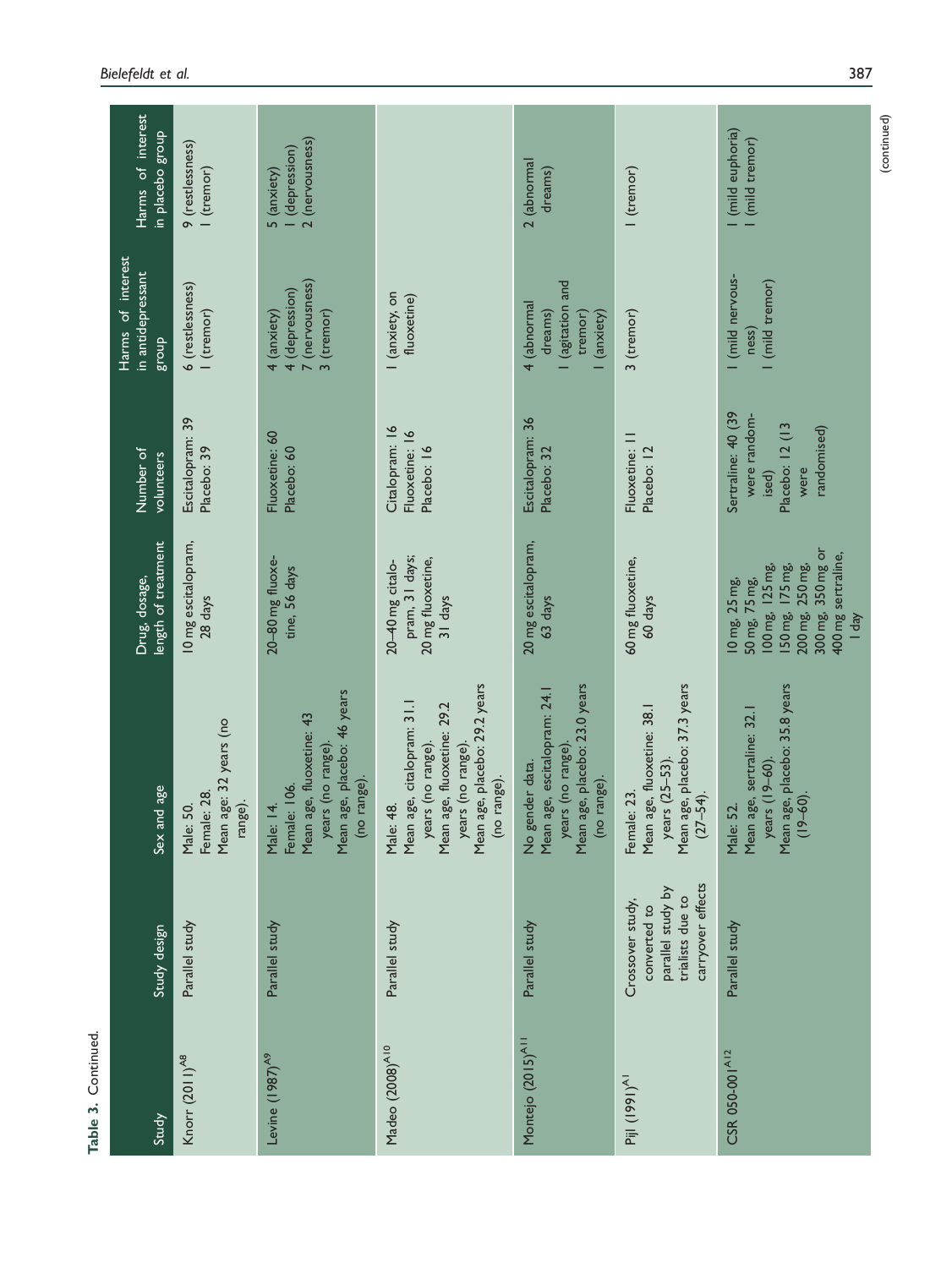| Harms of interest<br>in placebo group           | abnormal, one<br>nervousness)<br>moderate)<br>I (moderate<br>mild, one<br>2 (thinking                                                                                                                                                                                                                                                                              |
|-------------------------------------------------|--------------------------------------------------------------------------------------------------------------------------------------------------------------------------------------------------------------------------------------------------------------------------------------------------------------------------------------------------------------------|
| Harms of interest<br>in antidepressant<br>dno.8 | moderate, one<br>moderate, one<br>one moderate,<br>abnormal, one<br>one mild, one<br>2 (nervousness,<br>2 (nervousness,<br>3 (tremor, two<br>2 (tremor, one<br>one severe)<br>unspecified<br>unspecified<br>unspecified<br>moderate)<br>mild, one<br>abnormal,<br>severity)<br>severity)<br>2 (thinking<br>severity)<br>(thinking<br>severe)<br>400 mg:<br>200 mg: |
| Number of<br>volunteers                         | Sertraline 200 mg: 8<br>Sertraline 400 mg: 8<br>Placebo: 8                                                                                                                                                                                                                                                                                                         |
| length of treatment<br>Drug, dosage,            | 200 mg or 400 mg<br>sertraline, 14<br>days                                                                                                                                                                                                                                                                                                                         |
| Sex and age                                     | Mean age, 200 mg sertraline:<br>25.8 (20–32).<br>age, 400 mg sertraline:<br>Mean age, placebo: 25.9<br>Mean age, 400 m <sub>2</sub><br>27.1 (22–34).<br>$(21-31)$ .<br>Male: 24.                                                                                                                                                                                   |
| Study design                                    | Parallel study                                                                                                                                                                                                                                                                                                                                                     |
| Study                                           | CSR 050-201A13                                                                                                                                                                                                                                                                                                                                                     |

CSR: clinical study report. CSR: clinical study report.

Table 3. Continued.

Table 3. Continued.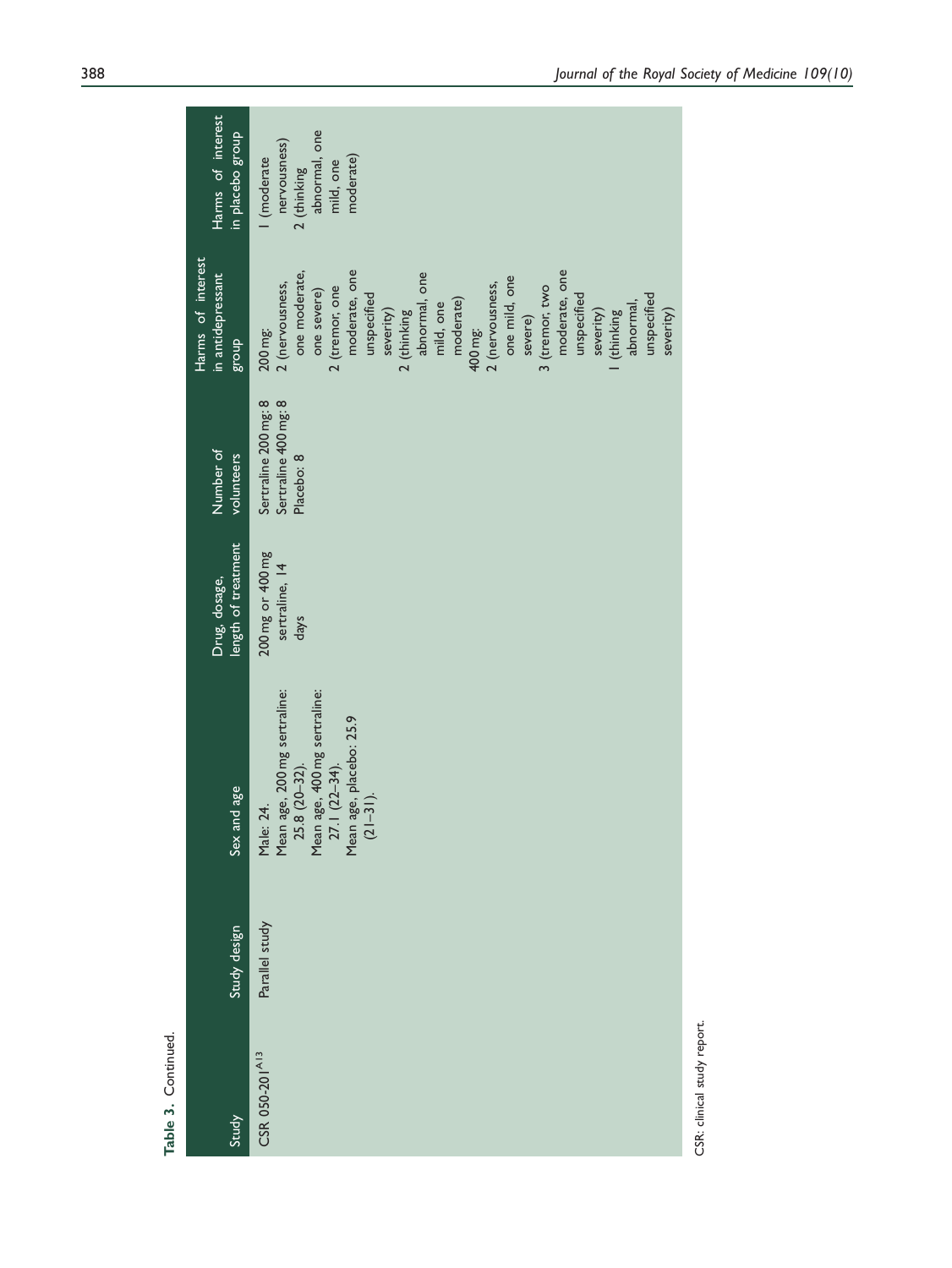duloxetine, but the company refused to give us the data.

In another of Eli Lilly's studies, a healthy 19-yearold student who had taken duloxetine in order to help pay her college tuition hanged herself in a laboratory run by Lilly.<sup>26</sup> It turned out that missing in the FDA's files was any record of the college student and at least four other volunteers known to have committed suicide, and Lilly admitted that it had never made public at least two of those deaths.<sup>26</sup>

In the other crossover trial we had to exclude, an unknown number of volunteers discontinued paroxetine due to restlessness, tremor and other adverse events.A16 We contacted the corresponding author of the study who referred us to the first author, but despite several attempts of making contact via two different email addresses and phone (to the doctor's assistant), this author never responded.

## Exploratory analyses of the clinical study reports

Although only two of the 29 clinical study reports were eligible for our meta-analysis, e.g. as the studies needed to be double-blind, two researchers (AØB and PBD) read them all (2224 pages) and extracted data independently, as we wanted to explore possible selective reporting of harms in the published articles. Nineteen clinical study reports reported on the harms we investigated and nine of these were published, but less than half of the harms were reported in the articles (21 of 50 events on antidepressants and two of four events on placebo).

One of these studies $A_{17}$  was mentioned by David Healy<sup>7</sup> who had spoken with the study investigator, Ian Hindmarch. It was a crossover trial of the interaction between sertraline and diazepam that was terminated due to unexpected adverse events after only four days, before the first phase had been completed and before any of the volunteers had received diazepam. All five volunteers in the sertraline group became agitated and four of them anxious, while one of seven volunteers in the placebo group became aggressive, agitated and anxious. The study was never published.

#### Limitations

There can be little doubt that we underestimated the harms of antidepressants. For 11 of our 13 trials, we only had access to the published article, and it well documented that the drug companies underreport seriously the harms of antidepressants related to suicide and violence, either by simply omitting them from the reports, by calling them something else or by committing scientific misconduct.<sup>2–5,7,10,27</sup> In trials of duloxetine and sertraline, for example, only 33 of 45 cases of suicidal ideation, attempt or injury listed in a trial register were also mentioned in the published reports.<sup>2</sup>

Psychiatrists believe that the suicide risk with antidepressants is only increased till age 24, but this misconception builds on seriously flawed trial data that the FDA has published.<sup>12</sup> Several meta-analysts have pointed out just how unreliable the trials are.  $5,10,28,29$ A 2005 meta-analysis conducted by independent researchers of the published trials included 87,650 patients of all ages and found twice as many suicide attempts on drug than on placebo (odds ratio 2.28, 95% CI 1.14 to  $4.55$ ).<sup>28</sup> They also found out that many suicide attempts must have been missing; some of the investigators responded that there were suicide attempts they had not reported in their trials, while others replied that they did not even look for them. Further, events occurring shortly after active treatment was stopped were not counted. Another 2005 meta-analysis conducted by independent researchers used UK drug regulator data and included 40,826 patients; they found a non-significant doubling in suicides or self-harm events when events occurring later than 24 hours after the randomised phase was over were included (relative risk 2.14, 95% confidence interval  $0.96$  to  $4.75$ , our calculation).<sup>29</sup> These researchers also noted that the companies had underreported the suicide risk in their trials, and they found that non-fatal self-harm and suicidality were seriously underreported compared to the reported suicides.

Even the FDA's 2006 meta-analysis of 100,000 patients in 372 placebo-controlled trials $12,30$  is seriously flawed. Based on trials that were included in FDA's analysis, one of us has estimated that there are likely to have been 15 times more suicides on antidepressant drugs than reported by the FDA.<sup>10</sup> Two important reasons for the underreporting of suicides are that the FDA trusted the data the companies sent to them and that they only included events up to 24 hours after the randomised phase was over.<sup>10</sup>

We did not plan for any sensitivity analyses related to whether the randomisation and blinding methods were adequately described, as we were very well aware before we started our review that in the sort of trials we would find, there would likely be very little or no information about this. We reviewed trials in healthy volunteers, which have a completely different purpose than standard treatment trials, and the drug companies do not have any particular incentive to provide details about how they blinded the drug and the placebo and how they randomised the volunteers in such trials. Furthermore, we studied harms, not clinical beneficial effects, as we included healthy people. It would therefore be inappropriate to assume that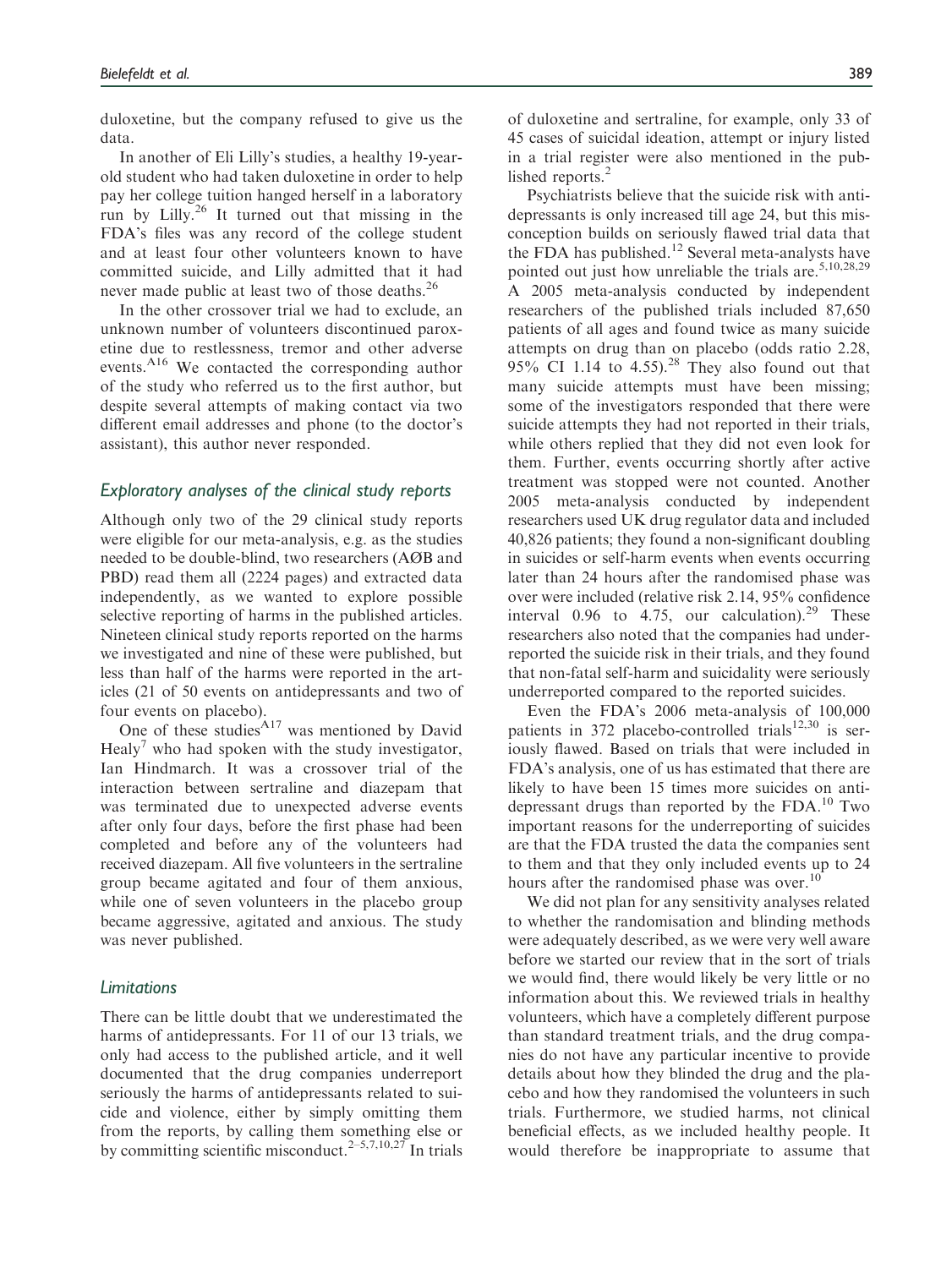trials that did not describe blinding and randomisation methods are less reliable than other trials.

#### **Conclusions**

Antidepressants double the occurrence of events in adult healthy volunteers that can lead to suicide and violence. We consider it likely that antidepressants increase suicides at all ages.

#### **Declarations**

Competing Interests: All authors have completed the ICMJE uniform disclosure form at [http://www.icmje.org/coi\\_disclosure.](http://www.icmje.org/coi_disclosure.pdf) [pdf](http://www.icmje.org/coi_disclosure.pdf) (available on request from the corresponding author) and declare no financial relationships with any organisation that might have an interest in the submitted work in the previous three years; no other relationships or activities that could appear to have influenced the submitted work.

Funding: This study was funded by the Nordic Cochrane Centre, Rigshospitalet. PBD is funded by a scholarship from the University of Copenhagen, Faculty of Health and Medical Sciences. The funding sources had no influence on any part of the study.

Ethical Approval: No patient consent has been obtained for this study, as it is a systematic review.

#### Guarantor: PCG

Contributorship: All authors had full access to all the data in the study and take responsibility for the integrity of the data and the accuracy of the analysis; AØB and PCG contributed to the study concept and design and to the acquisition of data; AØB and PBD contributed to searching, screening and extraction of data. All authors contributed to the analysis and interpretation of data. AØB and PCG contributed to the drafts of the manuscript, and all authors critically reviewed the manuscript for publication. PCG provided administrative and material support and was the study supervisor and guarantor.

Acknowledgements: The authors thank information specialist Henrik Hornemann from the Copenhagen University Library for assistance in creating search strings in medical databases; Cochrane collaborators from Japan, Maiko Suto, Erika Ota, and Sadequa Shahrook, and China, Zhang Xin, for helping accessing, assessing, translating and interpreting foreign language articles; Justin Northrup and Malcolm Mitchell from Eli Lilly, Joan Korth-Bradley and Chris Gutteridge from Pfizer, and Steven Troy, formerly from Wyeth, for supplying supplemental data. The authors thank our colleagues Tarang Sharma, Emma Maund and Asbjørn Hróbjartsson for valuable comments and input throughout the project.

Provenance: Not commissioned; previously peer-reviewed at another journal and peer-reviewed for JRSM by Julie Morris.

#### **References**

- 1. Loke YK and Derry S. Reporting of adverse drug reactions in randomised controlled trials – a systematic survey. BMC Clin Pharmacol 2001; 1: 3.
- 2. Hughes S, Cohen D and Jaggi R. Differences in reporting serious adverse events in industry sponsored clinical trial registries and journal articles on antidepressant and antipsychotic drugs: a cross-sectional study. BMJ Open 2014; 4: e005535.
- 3. Maund E, Tendal B, Hro´bjartsson A, Jørgensen KJ, Lundh A, Schroll J, et al. Benefits and harms in clinical trials of duloxetine for treatment of major depressive disorder: comparison of clinical study reports, trial registries, and publications. BMJ 2014; 348: g3510.
- 4. Maund E, Tendal B, Hróbjartsson A, Lundh A and Gøtzsche PC. Coding of adverse events of suicidality in clinical study reports of duloxetine for the treatment of major depressive disorder: descriptive study. BMJ 2014; 348: g3555.
- 5. Sharma T, Guski LS, Freund N and Gøtzsche PC. Suicidality and aggression during antidepressant treatment: systematic review and meta-analyses based on clinical study reports. BMJ 2016; 352: i65.
- 6. Knorr U and Kessing LV. The effect of selective serotonin reuptake inhibitors in healthy subjects. A systematic review. Nord J Psychiatry 2010; 64: 153–163.
- 7. Healy D. Let Them Eat Prozac: The Unhealthy Relationship Between the Pharmaceutical Industry and Depression. New York: New York University Press, 2004.
- 8. Medawar C and Hardon A. Medicines Out of Control? Antidepressants and the Conspiracy of Goodwill. Netherlands: Aksant Academic Publishers, 2004.
- 9. Whitaker R. Anatomy of an Epidemic. New York: Broadway Paperbacks, 2010.
- 10. Gøtzsche PC. Deadly Psychiatry and Organised Denial. Copenhagen: People's Press, 2015.
- 11. Carp J. The secret lives of experiments: methods reporting in the fMRI literature. Neuroimage 2012; 63: 289–300.
- 12. Stone M, Laughren T, Jones ML, Levenson M, Holland PC, Hughes A, et al. Risk of suicidality in clinical trials of antidepressants in adults: analysis of proprietary data submitted to US Food and Drug Administration. BMJ 2009; 339: b2880.
- 13. FDA. Revisions to Product Labeling. See [http://www.](http://www.fda.gov/downloads/Drugs/DrugSafety/InformationbyDrugClass/UCM173233.pdf) [fda.gov/downloads/Drugs/DrugSafety/Informationby](http://www.fda.gov/downloads/Drugs/DrugSafety/InformationbyDrugClass/UCM173233.pdf) [DrugClass/UCM173233.pdf](http://www.fda.gov/downloads/Drugs/DrugSafety/InformationbyDrugClass/UCM173233.pdf) (last checked 2 September 2016).
- 14. Sinclair LI, Christmas DM, Hood SD, Potokar JP, Issac A, Srivastava S, et al. Antidepressant-induced jitteriness/anxiety syndrome: systematic review. Br J Psychiatry 2009; 194: 483–490.
- 15. Moore TJ, Glenmullen J and Furberg CD. Prescription drugs associated with reports of violence towards others. PLoS One 2010; 5: e15337.
- 16. Price J, Cole V and Goodwin GM. Emotional sideeffects of selective serotonin reuptake inhibitors: qualitative study. Br J Psychiatry 2009; 195: 211–217.
- 17. Breggin PR. Suicidality, violence and mania caused by selective serotonin reuptake inhibitors (SSRIs): a review and analysis. Int J Risk Saf Med 2003; 16: 31–49.
- 18. Levin R and Daly RS. Nightmares and psychotic decompensation: a case study. Psychiatry 1998; 61: 217–222.
- 19. Higgins JP and Green S, eds. Methods for incorporating cross-over trials into a meta-analysis. In: Cochrane Handbook for Systematic Reviews of Interventions. The Cochrane Collaboration 2011.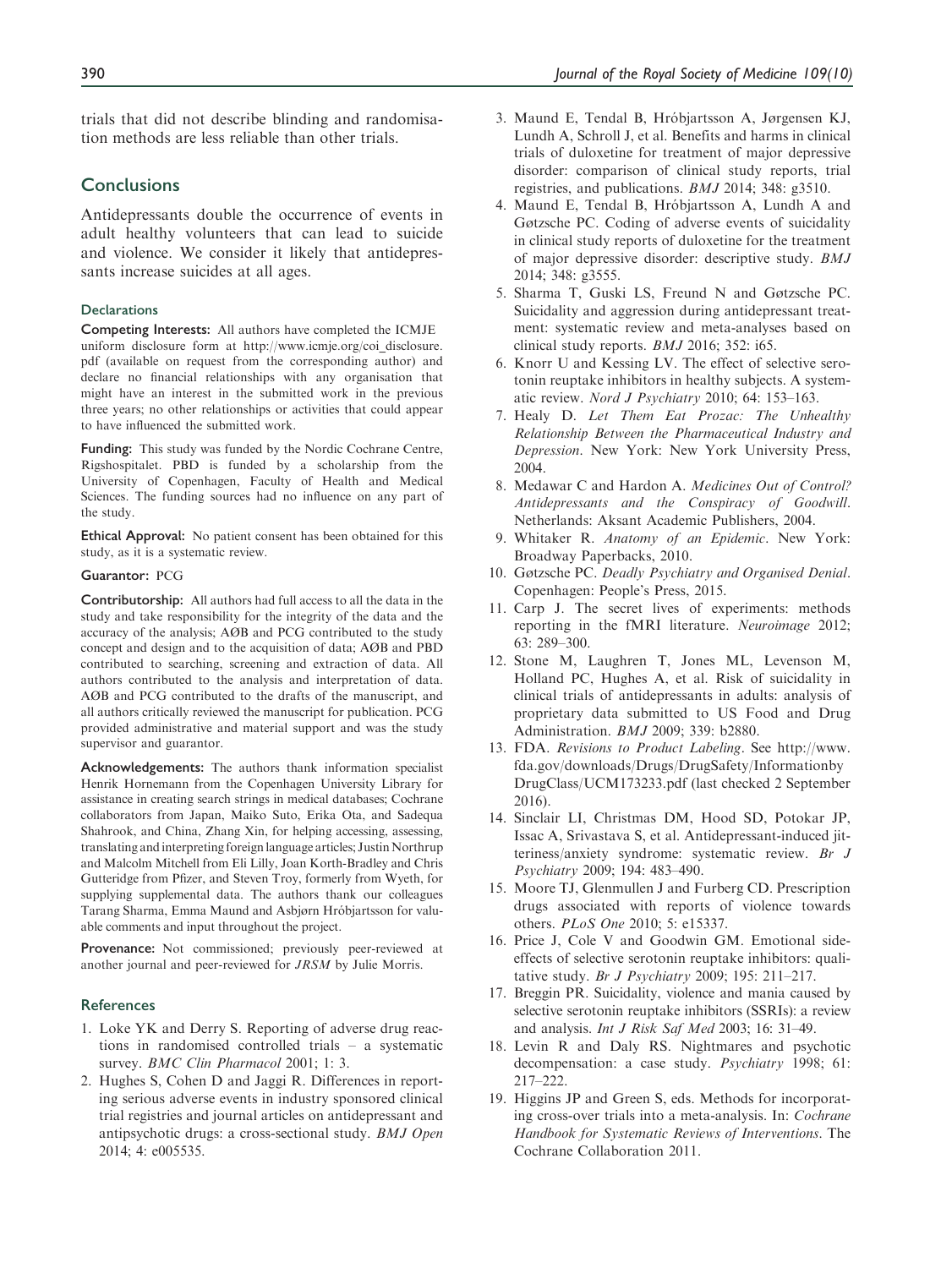- 20. Elbourne DR, Altman DG, Higgins JPT, Curtin F, Worthington HV and Vail A. Meta-analyses involving cross-over trials: methodological issues. Int J Epidemiol 2002; 31: 140–149.
- 21. Mittal V, Brown WA and Shorter E. Are patients with depression at heightened risk of suicide as they begin to recover? Psychiatr Serv 2009; 60: 384–386.
- 22. Jacobs DG, Baldessarini RJ, Conwell Y, Fawcett JA, Horton L and Meltzer H et al. Practice guideline for the assessment and treatment of patients with suicidal behaviors. American Psychiatric Association, 2003.
- 23. Healy D, Herxheimer A and Menkes DB. Antidepressants and violence: problems at the interface of medicine and law. PLoS Med 2006; 3: e372.
- 24. Lucire Y and Crotty C. Antidepressant-induced akathisia-related homicides associated with diminishing mutations in metabolizing genes of the CYP450 family. Pharmgenomics Pers Med 2011; 4: 65–81.
- 25. Healy D. Emergence of antidepressant induced suicidality. Prim Care Psychiatry 2000; 6: 23–28.
- 26. Lenzer J. Drug secrets: What the FDA isn't telling. Slate 2005 September 27, [http://www.slate.com/](http://www.slate.com/articles/health_and_science/medical_examiner/2005/09/drug_secrets.html) [articles/health\\_and\\_science/medical\\_examiner/2005/](http://www.slate.com/articles/health_and_science/medical_examiner/2005/09/drug_secrets.html) [09/drug\\_secrets.html](http://www.slate.com/articles/health_and_science/medical_examiner/2005/09/drug_secrets.html).
- 27. Medawar C and Herxheimer A. A comparison of adverse drug reaction reports from professionals and users, relating to risk of dependence and suicidal behaviour with paroxetine. Int J Risk Saf Med 2003; 16: 5–19.
- 28. Fergusson D, Doucette S, Glass KC, Shapiro S, Healy P, Hebert P, et al. Association between suicide attempts and selective serotonin reuptake inhibitors: systematic review of randomised controlled trials. BMJ 2005; 330: 396.
- 29. Gunnell D, Saperia J and Ashby D. Selective serotonin reuptake inhibitors (SSRIs) and suicide in adults: metaanalysis of drug company data from placebo controlled, randomised controlled trials submitted to the MHRA's safety review. BMJ 2005; 330: 385.
- 30. Laughren TP. Overview for December 13 Meeting of Psychopharmacologic Drugs Advisory Committee (PDAC). See [www.fda.gov/ohrms/dockets/ac/06/](www.fda.gov/ohrms/dockets/ac/06/briefing/2006-4272b1-01-FDA.pdf) [briefing/2006-4272b1-01-FDA.pdf](www.fda.gov/ohrms/dockets/ac/06/briefing/2006-4272b1-01-FDA.pdf) (last checked 2 September 2016).

## Appendix

- A1. Pijl H, Koppeschaar HP, Willekens FL, Op de Kamp L, Veldhuis HD and Meinders AE. Effect of serotonin re-uptake inhibition by fluoxetine on body weight and spontaneous food choice in obesity. Int J Obes 1991; 15: 237–242.
- A2. Almeida S, Glahn DC, Argyropoulos SV and Frangou S. Acute citalopram administration may disrupt contextual information processing in healthy males. Eur Psychiatry 2010; 25: 87–91.
- A3. Briscoe VJ, Ertl AC, Tate DB, Dawling S and Davis SN. Effects of a selective serotonin reuptake inhibitor, fluoxetine, on counterregulatory

responses to hypoglycemia in healthy individuals. Diabetes 2008; 57: 2453–2460.

- A4. Carpenter LL, Tyrka AR, Lee JK, Tracy AP, Wilkinson CW and Price LH. A placebo-controlled study of sertraline's effect on cortisol response to the dexamethasone/corticotropinreleasing hormone test in healthy adults. Psychopharmacology (Berl) 2011; 218: 371– 379.
- A5. Chial HJ, Camilleri M, Ferber I, Delgado-Aros S, Burton D, McKinzie S, et al. Effects of venlafaxine, buspirone, and placebo on colonic sensorimotor functions in healthy humans. Clin Gastroenterol Hepatol 2003; 1: 211–218.
- A6. Furlan PM, Kallan MJ, Ten Have T, Pollock BG, Katz I and Lucki I. Cognitive and psychomotor effects of paroxetine and sertraline on healthy elderly volunteers. Am J Geriatr Psychiatry 2001; 9: 429–438.
- A7. Garcia-Leal C, Del-Ben CM, Leal FM, Graeff FG and Guimaraes FS. Escitalopram prolonged fear induced by simulated public speaking and released hypothalamic-pituitaryadrenal axis activation. J Psychopharmacol 2010; 24: 683–694.
- A8. Knorr U, Vinberg M, Hansen A, Klose M, Feldt-Rasmussen U, Hilsted L, et al. Escitalopram and neuroendocrine response in healthy first-degree relatives to depressed patients – a randomized placebo-controlled trial. PLoS One 2011; 6: e21224.
- A9. Levine LR, Rosenblatt S and Bosomworth J. Use of a serotonin re-uptake inhibitor, fluoxetine, in the treatment of obesity. Int J Obes 1987; 11suppl 3: 185–190.
- A10. Madeo B, Bettica P, Milleri S, Balestrieri A, Granata AR, Carani C, et al. The effects of citalopram and fluoxetine on sexual behavior in healthy men: evidence of delayed ejaculation and unaffected sexual desire. A randomized, placebo-controlled, double-blind, doubledummy, parallel group study. J Sex Med 2008; 5: 2431–2441.
- A11. Montejo AL, Deakin JFW, Gaillard R, Harmer C, Meyniel F, Jabourian A, et al. Better sexual acceptability of agomelatine (25 and 50 mg) compared to escitalopram (20 mg) in healthy volunteers. A 9-week, placebo-controlled study using the PRSexDQ scale. J Psychopharmacol 2015; 29: 1119–1128.
- A12. Pfizer. Phase 1 single dose titration study to assess the safety and pharmacokinetics of sertraline. Clinical study report: 050-001. 1988.
- A13. Pfizer. A double-blind, placebo-controlled, parallel-group, multiple dose study of